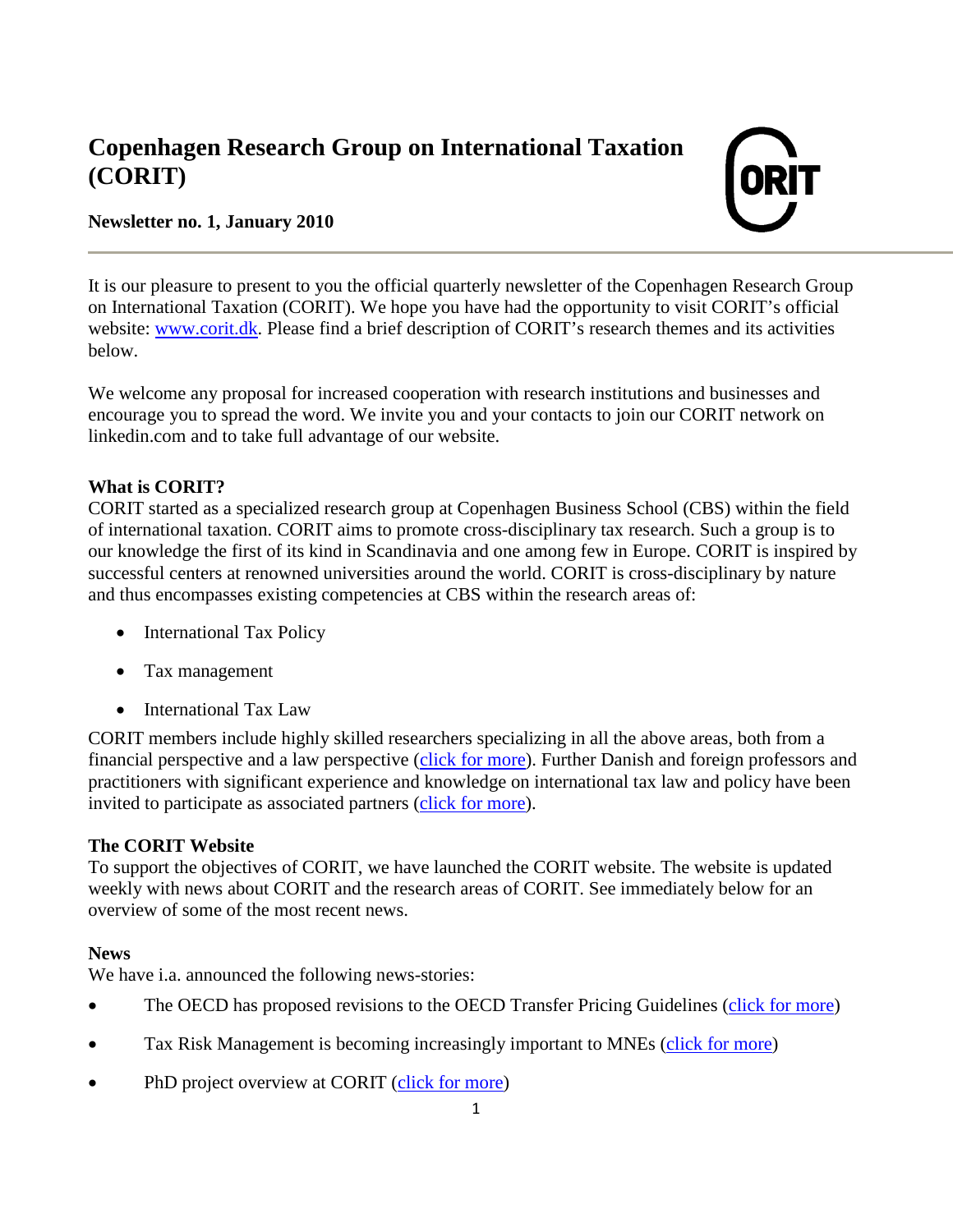## **Publications**

The CORIT website also contains a wide variety of publications and presentations. The publications are made by CORIT members within the areas specifically addressed by CORIT and are made available free of charge with the kind cooperation of the publishers [\(click for more\)](http://corit.dk/?getpage=5).

Recent articles such as the following can be downloaded from the website:

- Bulletin for International Taxation, March 2009 (IBFD): The Transactional Ghost of Article 9(1) of the OECD Model by Jens Wittendorff. [\(click to read\)](http://corit.dk/login/spaw2/uploads/files/JW%20art%20%209.pdf)
- Tidsskrift for Skatter og Afgifter, 27 May 2009 (Danish): Overskudsafhængige lån Om udformning, økonomiske rationaler og den mangelfulde skatteretlige regulering by Jakob Bundgaard and Katja Joo Dyppel. [\(click to read\)](http://corit.dk/login/spaw2/uploads/files/PPL-TfS.pdf)
- Tidsskrift for Skatter og Afgifter, 8 July 2009 (Danish): Investeringsselskaber by Jakob Bundgaard. [\(click to read\)](http://corit.dk/login/spaw2/uploads/files/TfS%202009%20567.pdf)
- Commodity Taxation and Parallel Imports, 10 July 2009, by Pascalis Raimondos-Møller and Nicolas Schmitt. [\(click to read\)](http://corit.dk/login/spaw2/uploads/files/revision_prm_ns.pdf)
- Bulletin for International Taxation, July 2009 (IBFD): Corporate Tax Implications of Denmark's Unilateral Termination of its Tax Treaties with France and Spain by Jakob Bundgaard and Katja Joo Dyppel. [\(click to read\)](http://corit.dk/login/spaw2/uploads/files/bifd070904.pdf)
- International Transfer Pricing Journal, July/August 2009:OECD Discussion Draft on Transfer Pricing Aspects of Business Restructurings: Summary of Business Comments and Issues for Discussion by Giammarco Cottani. [\(click to read\)](http://corit.dk/login/spaw2/uploads/files/itpj070308%20GC%20Italy%20Abuse%20of%20Law.pdf)
- Tidsskrift for Skatter og Afgifter 16 September 2009 (Danish): Carried interest i private equityog venturefonde - Internationale strømninger slår igennem til dansk ret by Jakob Bundgaard. [\(click to read\)](http://corit.dk/login/spaw2/uploads/files/TfS%202009%20836%20-%20Carried%20interest%20i%20private%20equity-%20og%20venturefonde.pdf)

#### **Discussion paper series**

Please know that CORIT has released its own CORIT Discussion paper series which analyses current tax issues from a theoretical and practical point of view. So far the Discussion paper series includes the following:

- Discussion paper no. 1: Tax Treaties and Tax Avoidance by Jakob Bundgaard and Peter Koerver Schmidt [\(click to read\)](http://corit.dk/login/spaw2/uploads/files/Tax%20treaties%20and%20tax%20Avoidance%20CORIT.pdf)
- Discussion paper no. 2: IRS Proposed Transfer Pricing Regulations by Stuart Webber (click to [read\)](http://corit.dk/login/spaw2/uploads/files/IRS%20Cost%20Sharing%20Regulations%202%201%20version%202.pdf)
- Discussion paper no. 3: The Income Tax Effecient Supply Chain by Stuart Webber (click to [read\)](http://corit.dk/login/spaw2/uploads/files/The%20Income%20Tax%20Efficient%20Supply%20Chain%204%200.pdf)